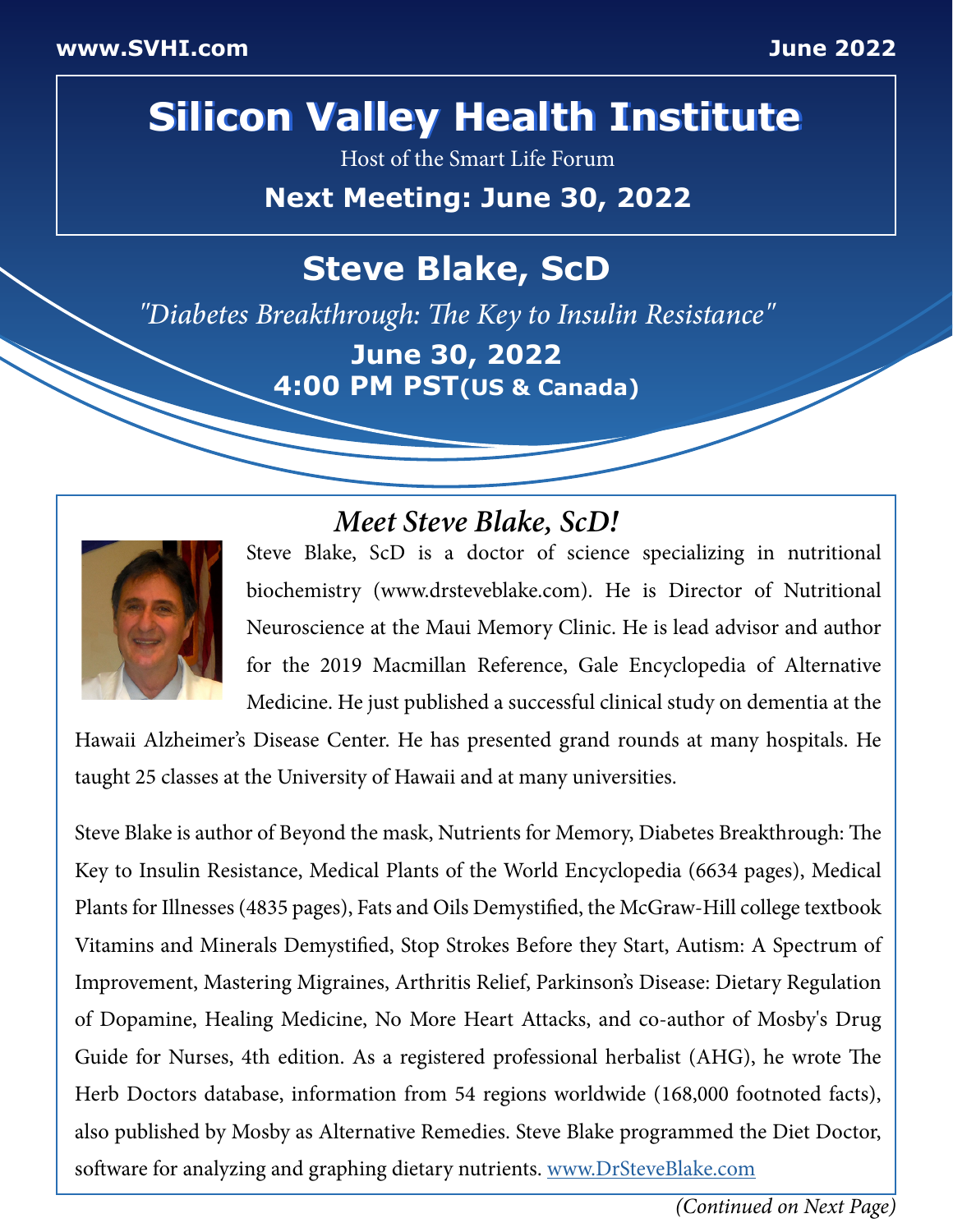## **Announcements & Upcoming Events**

**We are evolving to accommodate the times of Covid-19. Currently we are doing approximately one zoom meeting per week and are benefiting from the European expertise. We hope to maintain the forum environment as we welcome the audience's questions. Obviously, staying healthy during the times of the Covid virus is important. We welcome your suggestions for speakers.**

**We hope to continue our monthly in person meetings as well but we are aware that the Cubberly Community Center space may no longer be available to us. When the monthly in person meetings resume, we plan to have at least one monthly zoom meeting.**

A **Membership Chair** postion is available. Interested persons can contact any board member or email **Susan** at: *susanrdowns@hotmail.com.* Thank you.

### **SLF Members**

I

#### **BOARD OF DIRECTORS**

Susan Downs, MD, ABOIM - President Bill Grant - Publicity, Treasurer Larry Weissenborn - Sound Robert Menkemeller, RNC Chen Ben-Asher, Board Certified Nutritionist, MA Filomena Trindade, MD, MPH

#### **FOUNDER**

Kathryn Grosz

#### **ADVISORY BOARD**

Dave Asprey Bill Grant, PhD Phillip Lee Miller, MD Alan P. Brauer, MD Bernd Friedlander, DC

#### **MEETING MODERATORS**

Robert Menkemeller, RNC Randy Kunkee

#### **VOLUNTEERS**

Rob Baum, Assistant Editor Susan Downs, Newsletter Editor/Prgm Editor Steve Fowkes, Technical Advisor Bill Hurja, Refreshments Rob Larson, Equipment Manager George Mbugua, Desk Greeter Robert Menkemeller, Website Larry Weissenborn, Audio Engineer Sandra Yow, Newsletter Layout

If you have questions please email:

*[susanrdowns@hotmail.com](mailto:susanrdowns%40hotmail.com?subject=Susan%2C%20I%20Have%20A%20Question%21)*

Thank you.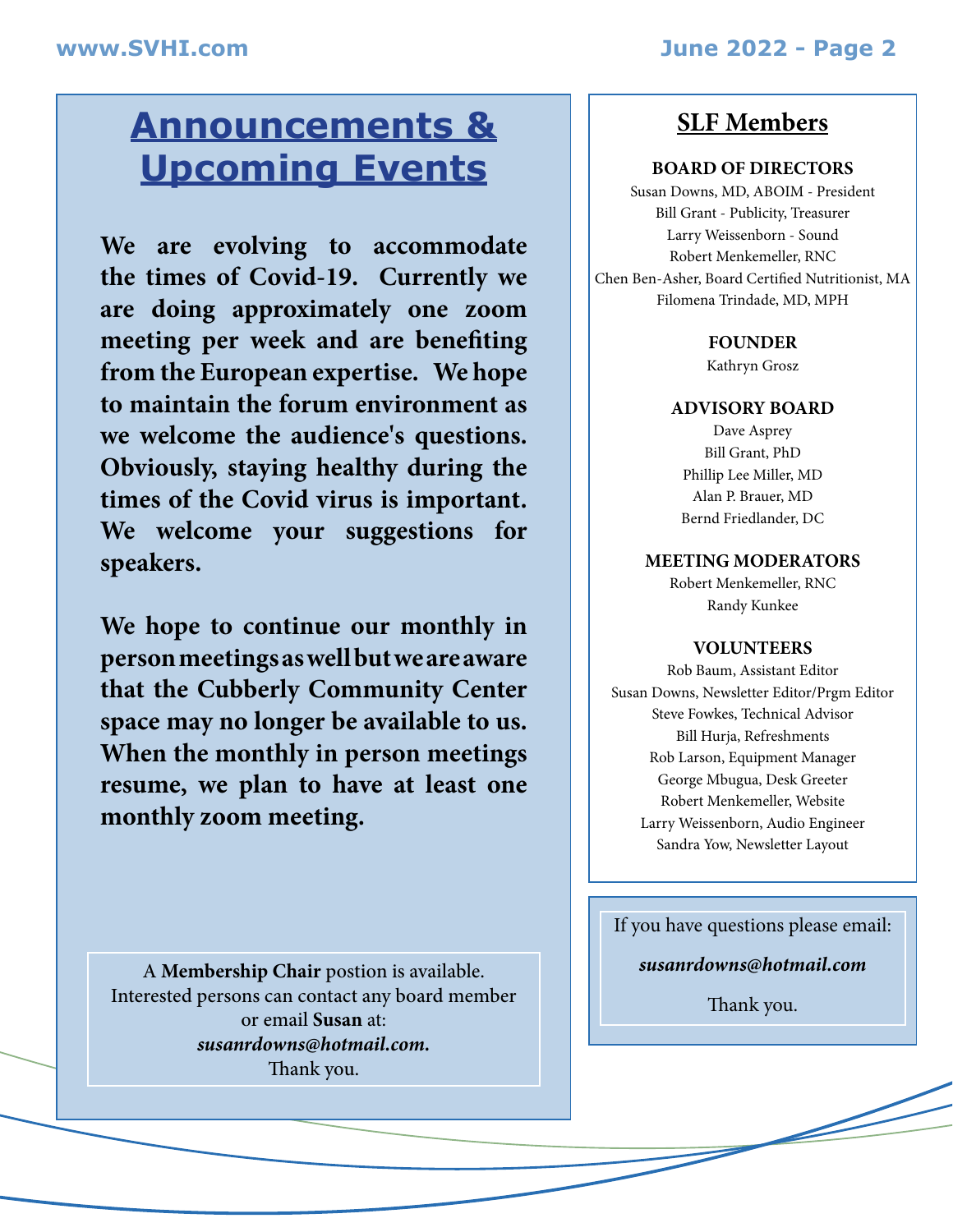## **Presentation Speaker:** *Steve Blake, ScD June 30, 2022 @ 4:00 PM PST (US and Canada) "Diabetes Breakthrough: The Key to Insulin Resistance"*



Please join us for Dr. Blake's presentation on his new book, Diabetes Breakthrough: The Key to Insulin Resistance. Learn how to defend yourself from diabetes. See how a successful 10-step program resulted in a reversal of diabetes for many participants. For too long, we have been looking only at how sugar gets into the blood. You will learn how to lower blood sugar and which foods to avoid to lower saturated fats. These concepts are a breakthrough in understanding type 2 diabetes.

*(Continued on Next Page)*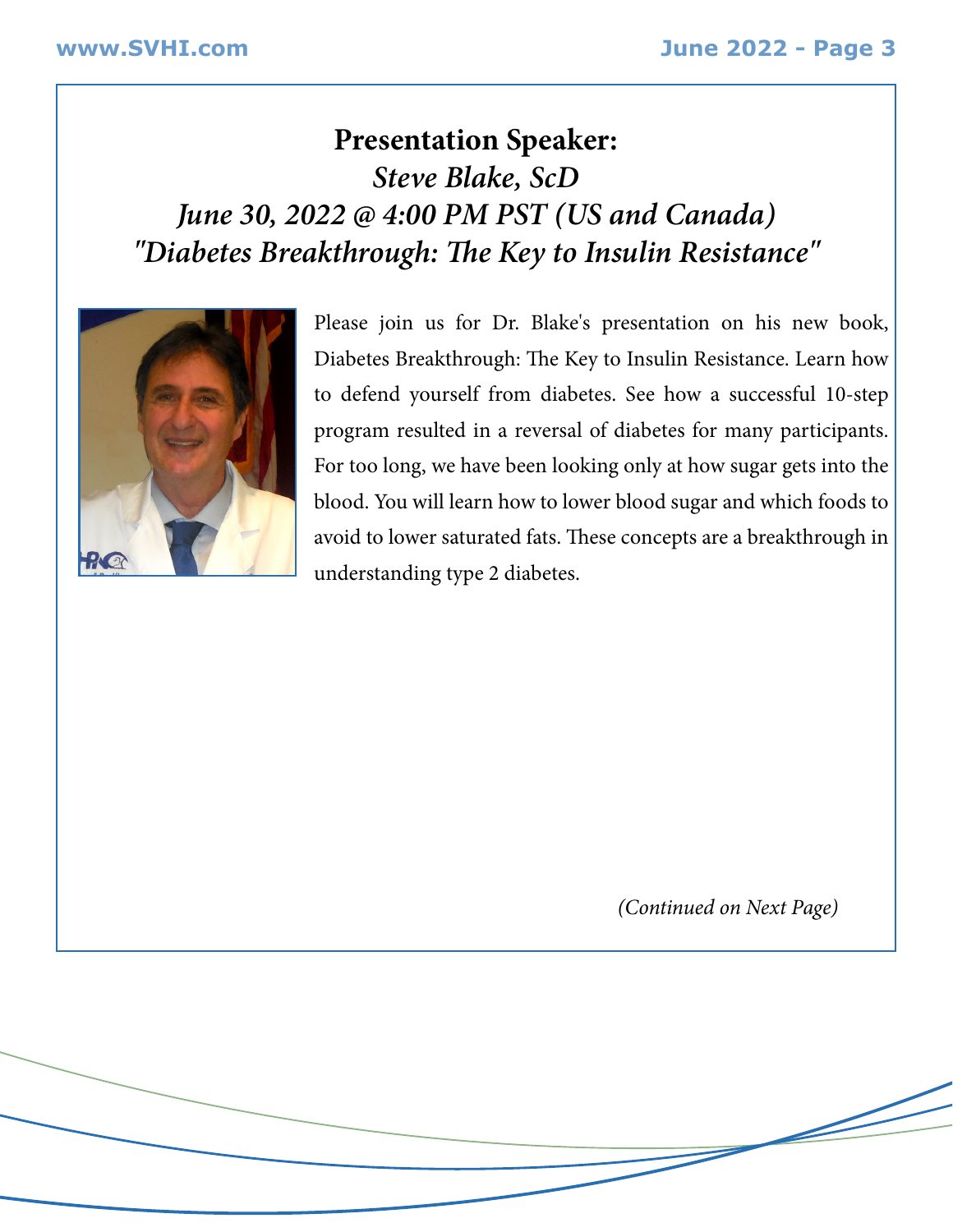## **Presentation Speaker:** *Steve Blake, ScD June 30, 2022 @ 4:00 PM PST (US and Canada) "Diabetes Breakthrough: The Key to Insulin Resistance"*

The Silicon Valley Health Institute is inviting you to a scheduled Zoom meeting.

Topic: Diabetes Breakthrough: The Key to Insulin Resistance Time: Jun 30, 2022 04:00 PM Pacific Time (US and Canada)

Join Zoom Meeting [https://us02web.zoom.us/j/84414386187?pwd=dU00bjArVkdxK0V5SGhVTlZ0eTJIUT09](https://us02web.zoom.us/j/84414386187?pwd=dU00bjArVkdxK0V5SGhVTlZ0eTJIUT09 )

Meeting ID: 844 1438 6187

Passcode: 700682

One tap mobile

+13462487799,,84414386187#,,,,\*700682# US (Houston)

+16699006833,,84414386187#,,,,\*700682# US (San Jose)

Dial by your location +1 346 248 7799 US (Houston) +1 669 900 6833 US (San Jose) +1 929 436 2866 US (New York) +1 253 215 8782 US (Tacoma) +1 301 715 8592 US (Washington DC) +1 312 626 6799 US (Chicago) Meeting ID: 844 1438 6187 Passcode: 700682

Find your local number:<https://us02web.zoom.us/u/kp9Tfq0PE>

*(End of Presentation)*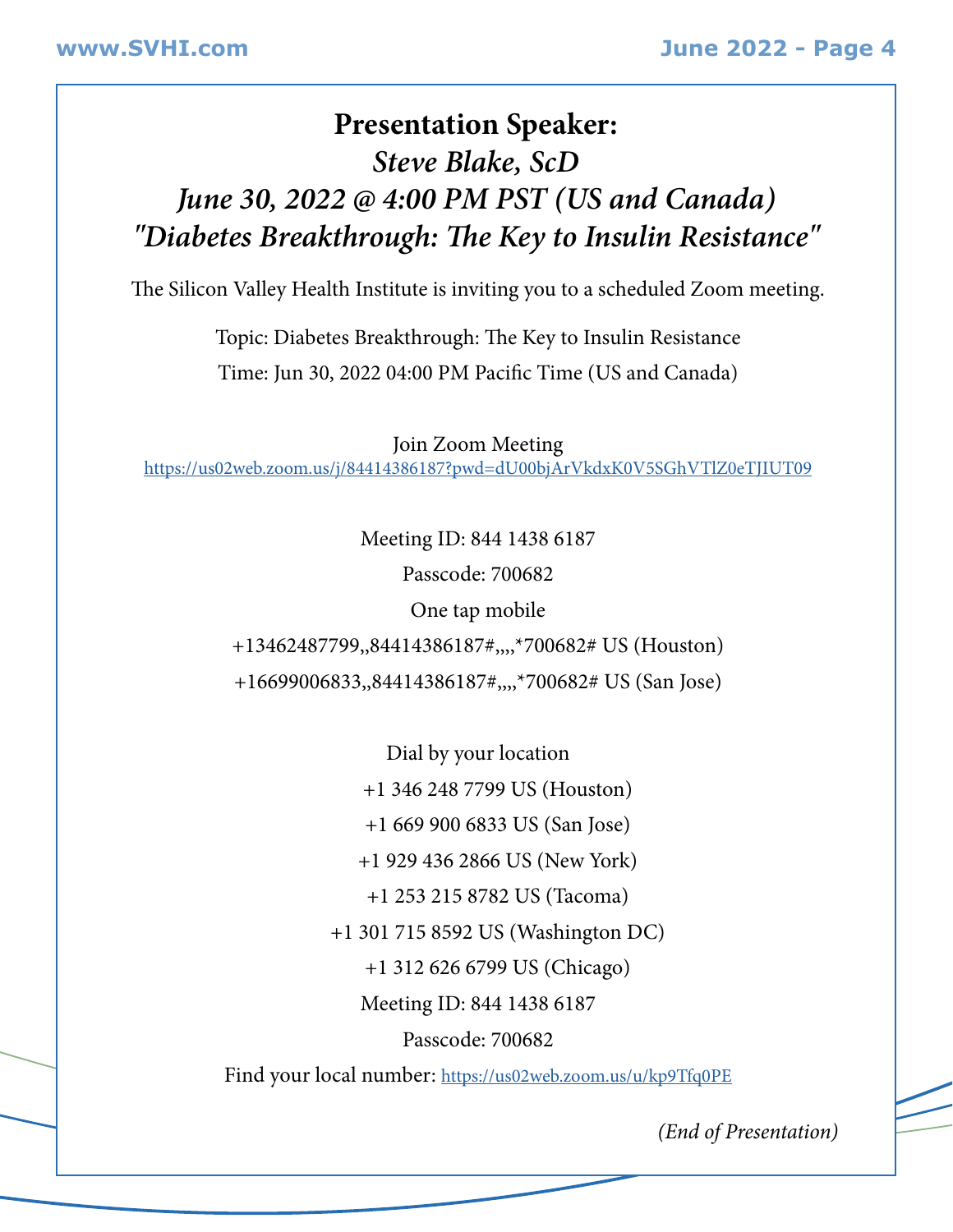### **About Smart Life Forum**

Smart Life Forum, Inc. is a  $501(c)(3)$  California nonprofit corporation whose primary mission is to provide credible health education to the public with an emphasis on optimal wellness, anti-aging medicine, and longevity.

Annual memberships in Smart Life Forum, Inc. and charitable donations are tax deductible to the extent allowed by law. For information on how to join or make a donation, please visit our website: www.SVHI.com.

For questions, please contact Susan Downs at susanrdowns@hotmail.com.

### **Become a Member!**

Smart Life Forum, Inc. (SLF) is a California qualified 501(C)(3) nonprofit corporation organized under state law for educational and scientific purposes as a public benefit corporation. Please make your check payable to "Smart Life Forum, Inc." Please provide your email address as well.

### **Annual Membership \$60 (per household) \$10 per Meeting**

**Benefits:** Access to a community of experienced scientists and physicians who share information and similar interests.